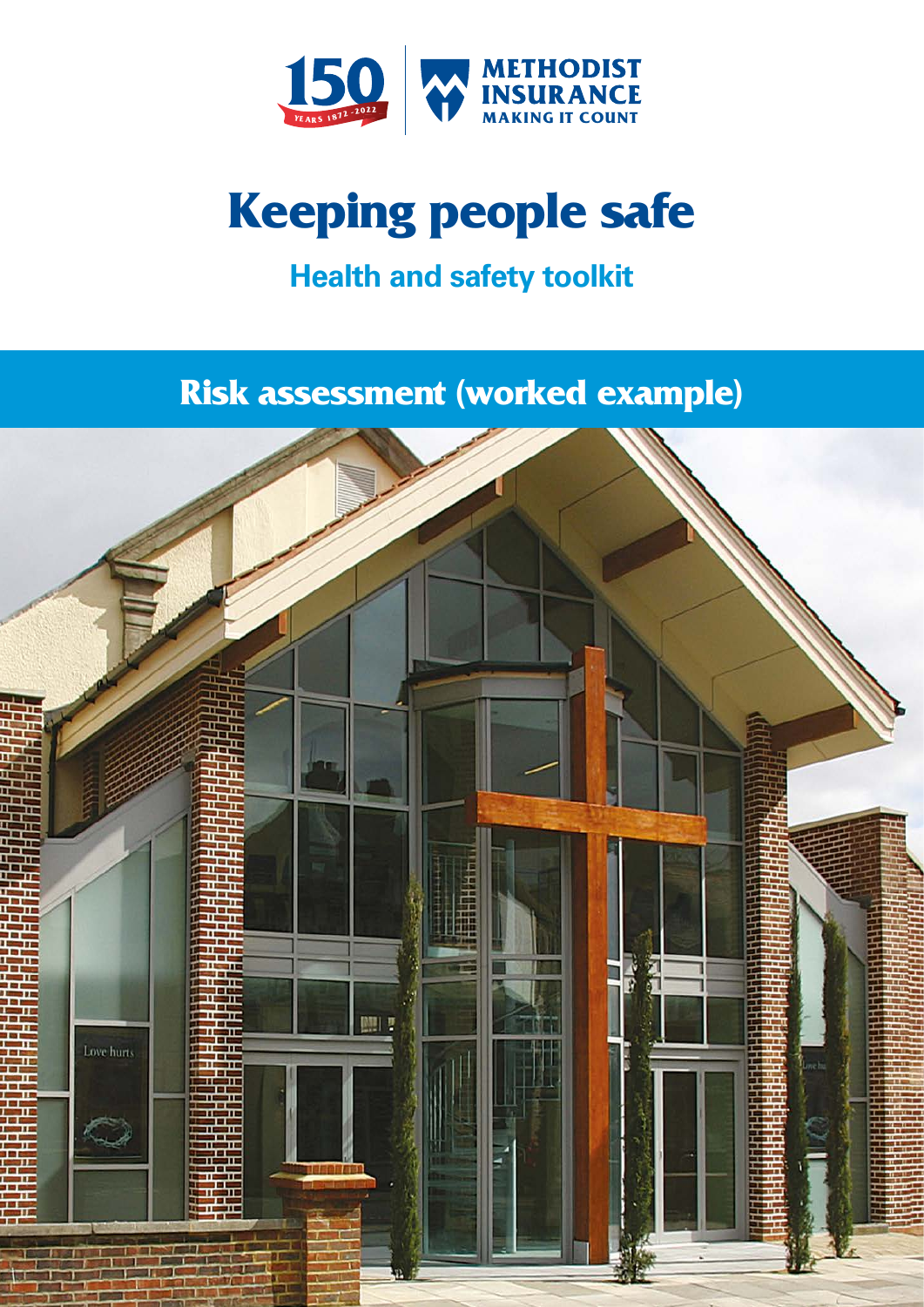# **Our Church Risk Assessment**

### **Name of church:**

| <b>TBC</b>      |  |  |
|-----------------|--|--|
| <b>Address:</b> |  |  |
| <b>TBC</b>      |  |  |
|                 |  |  |

# **Date(s) assessment carried out:**

30/08/17

**Date review of assessment required:**  30/08/19

**Signed\*:** 

### **How we carried out the risk assessment**

- 1. First of all we looked at information produced by Methodist Insurance to help us understand where hazards could occur in our church. This included their Health and Safety Made Simple Guide, the introduction to this template, and the guidance provided on their website at **[www.](www.methodistinsurance.co.uk/healthandsafety)  [methodistinsurance.co.uk/healthandsafety](www.methodistinsurance.co.uk/healthandsafety)**. We also looked at relevant information provided by the Health and Safety Executive at **[www.](http://www.ecclesiastical.com/churchmatters/churchguidance/churchsecurity/theftofmetal/index.aspx%20) [hse.gov.uk](http://www.ecclesiastical.com/churchmatters/churchguidance/churchsecurity/theftofmetal/index.aspx%20)**
- 2. We discussed if anyone could remember if there had ever been any accidents in the past.
- 3. We then discussed if any other users of the church or anyone who had done work for the church had reported any concerns regarding health and safety.
- 4. We then walked around the church, the grounds and any other buildings we are responsible for and noted anything that might cause harm. We considered how accidents might happen and how serious the outcome of those might be. We noted if there were any precautions in place or any additional ones we could take. If it was possible to eliminate the risk entirely we did this as soon as we could. This was based on what we had learned from the information we had reviewed above (note one).
- 5. We also considered any hazards presented by other activities, such as festivals, concerts or other events including fetes etc. Where these were to be held, we agreed that we would review health and safety precautions before holding the event.
- 6. We recorded the findings of our assessment using this template.
- 7. We communicated the findings to all our employees and volunteers, including anyone new who joins us.
- 8. We have put the risk assessment into practice, making sure that each identified action is progressed and noting when each one is completed on this template.
- 9. We will review and update our risk assessments where we suspect they are no longer valid.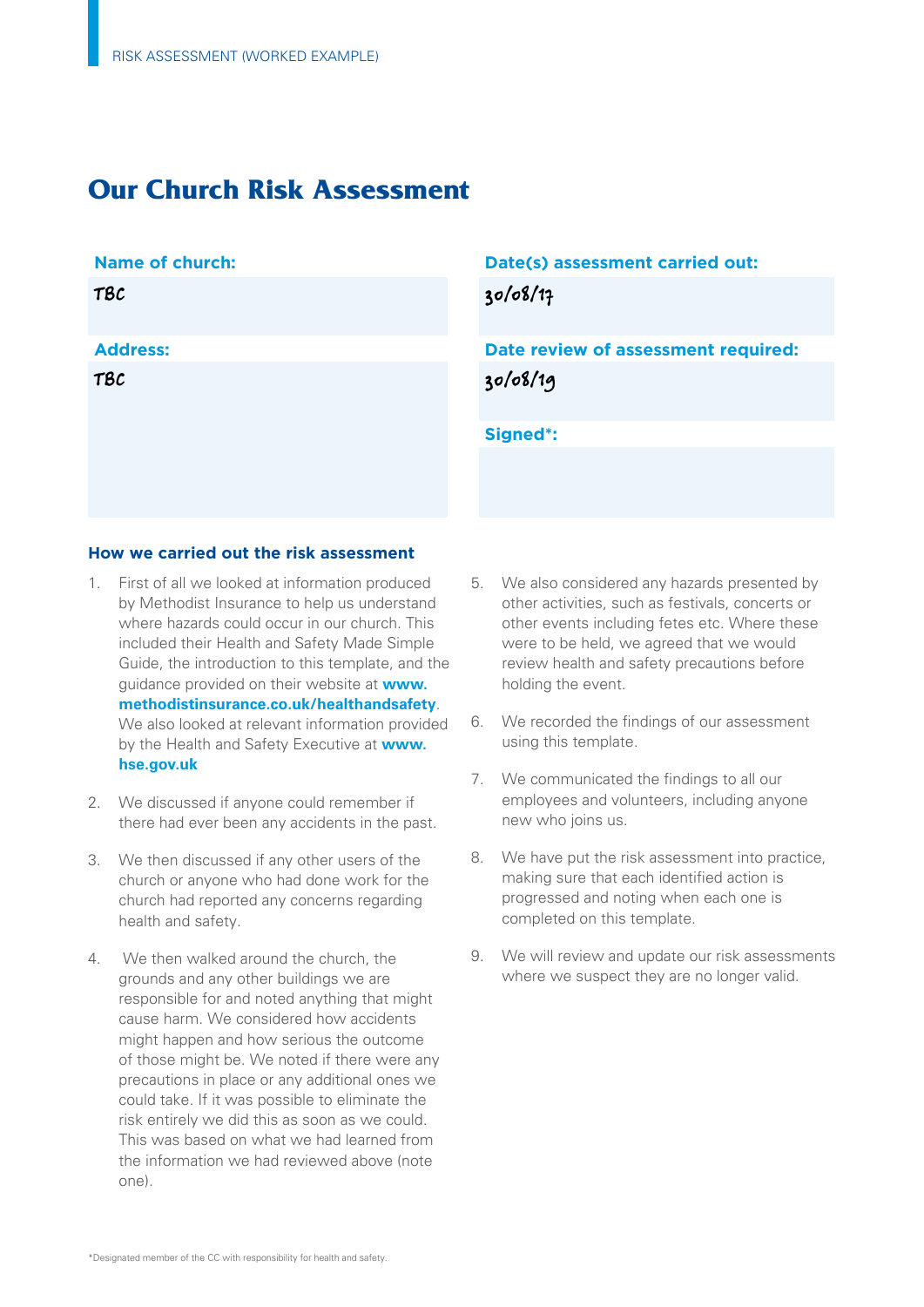**Area assessed: Internal areas of the church** (for example **1.** Inside our church **1. Inside our church** storerooms, organ lofts, boiler rooms etc.)

Who might be harmed?: **Members of the church, employees,** volunteers, visitors, ministers, preachers, in fact anyone visiting the church

| <b>What could cause</b><br>harm?                                                                                                                                                                                                                                                                                                                                                                                                   | <b>Tick here</b><br>if risk or<br>N/A | <b>Existing</b><br>precautions in<br>place                                                                                                                                                                                | <b>Additional</b><br>precautions<br>required                                     | <b>Who</b><br>needs<br>to<br>take<br>action? | <b>When</b><br>does this<br>need to be<br>completed<br>by? | <b>Tick when</b><br>completed | <b>Completion</b><br>date |
|------------------------------------------------------------------------------------------------------------------------------------------------------------------------------------------------------------------------------------------------------------------------------------------------------------------------------------------------------------------------------------------------------------------------------------|---------------------------------------|---------------------------------------------------------------------------------------------------------------------------------------------------------------------------------------------------------------------------|----------------------------------------------------------------------------------|----------------------------------------------|------------------------------------------------------------|-------------------------------|---------------------------|
| <b>Trips:</b><br>• Worn or unfixed<br>carpet edges, rugs or<br>doormats<br>• Trailing wires, cables<br>or leads<br>• Worn, damaged or<br>uneven steps or stairs<br>• Poor lighting<br>• Missing or defective<br>handrails<br>• Variations in the level<br>of floors (for example,<br>ramps)<br>• Restricted access<br>including doorway<br>widths<br>• Other.                                                                      | Risk I<br>N/A                         | Carpets in good<br>condition,<br>properly fixed<br>down.<br>No trailing leads<br>or cables noted.<br>All steps/stairs in<br>good condition.<br>Good lighting<br>levels. Regularly<br>maintained<br>handrails<br>provided. | Replace worn<br>doormat in porch.<br>Inspect floor<br>coverings<br>periodically. | ΒA                                           | 30/08/18                                                   |                               |                           |
| <b>Slips:</b><br>• Smooth floor surfaces,<br>• Cleaning activity<br>making floors slippery<br>(for example, wet<br>mopping, use of<br>polishes, etc.),<br>• Wet or contaminated<br>floors from poor<br>maintenance (for<br>example, leaking roofs),<br>• Spillages of food or<br>drink (particularly in<br>kitchen areas),<br>• Walk-in contaminant<br>from adverse weather<br>(for example, mud,<br>rainwater, etc.),<br>• Other. | Risk<br>N/A                           | No smooth floor<br>surfaces noted.<br>No polishes<br>or wet-mop<br>cleaning<br>undertaken.<br>Matting provided<br>in entrance porch<br>(see above). There<br>are no kitchen<br>areas.                                     |                                                                                  |                                              |                                                            |                               |                           |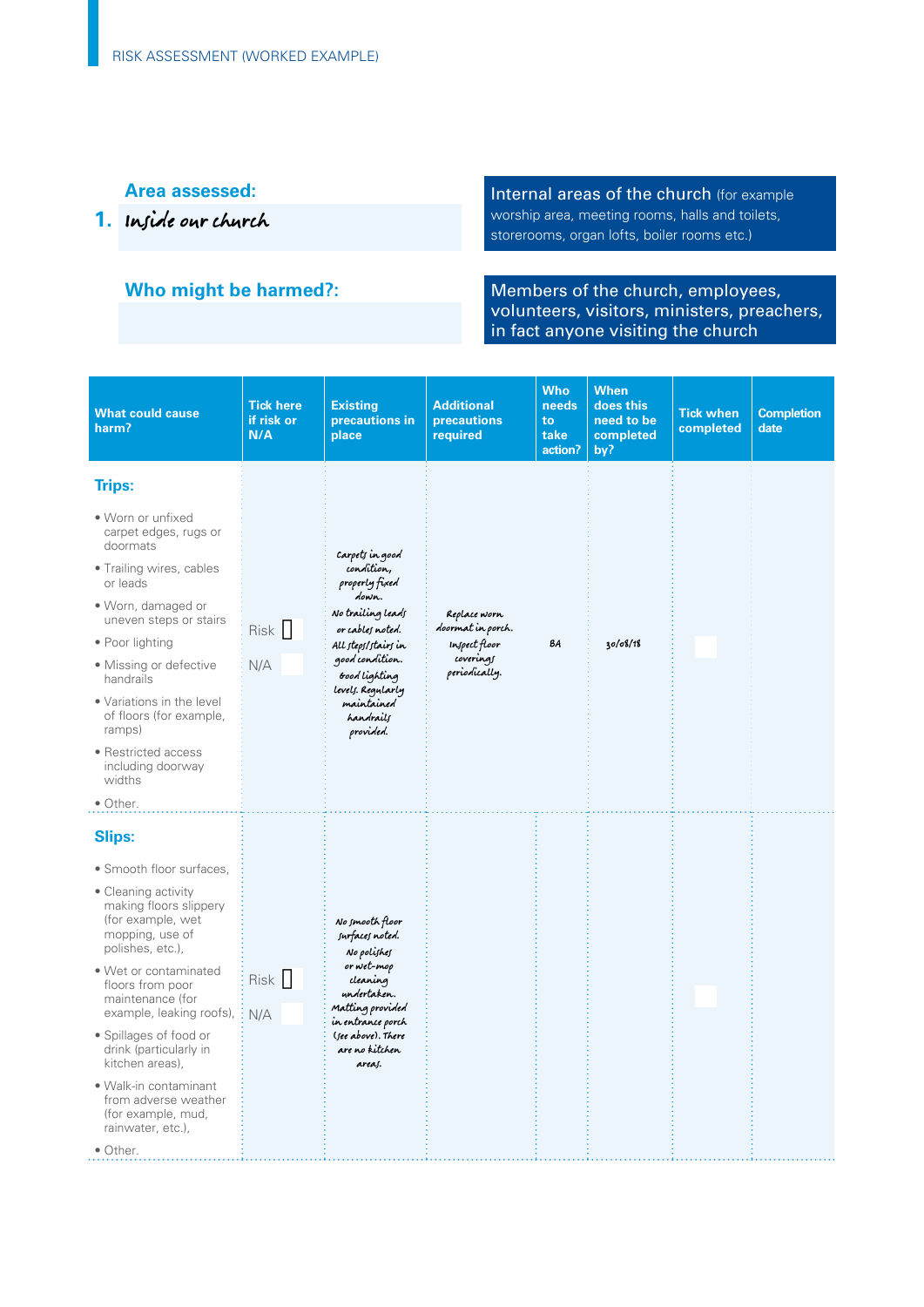| <b>What could cause</b><br>harm?                                                                                                                                                                                                                                                                                                                                        | <b>Tick here</b><br>if risk or<br>N/A | <b>Existing</b><br>precautions in<br>place                                                                                                                                                                                  | <b>Additional</b><br><b>precautions</b><br>required                                                                                          | <b>Who</b><br>needs<br>to<br>take<br>action? | When<br>does this<br>need to be<br>completed<br>by? | <b>Tick when</b><br>completed | <b>Completion</b><br>date |
|-------------------------------------------------------------------------------------------------------------------------------------------------------------------------------------------------------------------------------------------------------------------------------------------------------------------------------------------------------------------------|---------------------------------------|-----------------------------------------------------------------------------------------------------------------------------------------------------------------------------------------------------------------------------|----------------------------------------------------------------------------------------------------------------------------------------------|----------------------------------------------|-----------------------------------------------------|-------------------------------|---------------------------|
| <b>Falls From Height:</b><br>• When changing<br>lightbulbs<br>• When cleaning or<br>decorating<br>• When putting<br>decorations or displays<br>up<br>• Inadequately guarded<br>balconies or other areas<br>at height<br>• Fragile ceiling material<br>where work or access<br>is required<br>• Damaged ladders,<br>stepladders or other<br>access equipment<br>• Other. | Risk<br>N/A                           | Adequate,<br>proprietary<br>stepladder<br>available.<br>stepladder in<br>good condition/<br>checked before use.<br>stepladder<br>properly stored<br>Users know how to<br>use it safely.<br>Information on<br>use available. | Make periodic<br>checks of<br>stepladder.<br>Keep records of<br>checks made.                                                                 | 86                                           | 30/08/18                                            |                               |                           |
| Fire:<br>• Accumulations of<br>combustible waste<br>• Accumulations of<br>flammable materials<br>• Blocked or obstructed<br>exit routes<br>• Locked escape doors<br>• Portable heaters<br>$\bullet$ Other.                                                                                                                                                              | Risk   <br>N/A                        | Fire rijk<br>assessment<br>done. Complies<br>with guidance<br>at www.<br>communities.<br>gov.uk/fire. All<br>actions complete<br>All checks being<br>completed.<br>Records<br>available.                                    |                                                                                                                                              |                                              |                                                     |                               |                           |
| <b>Electricity:</b><br>• Faulty or damaged<br>fixed wiring<br>• Faulty, damaged or<br>unauthorised portable<br>electrical equipment<br>• Faulty or damaged<br>extension cables or<br>adaptors<br>• Other.                                                                                                                                                               | Risk   <br>N/A                        | Fixed wiring<br>inspected/tested<br>every five years.<br>Completed by<br>a competent<br>electrician.<br>Records of checks<br>made available.<br>Repairs completed<br>by a competent<br>electrician.                         | <b>Implement</b> formal<br>checks of portable<br>equipment. Checks<br>to be made by<br>competent person.<br>Records of checks to<br>be kept. | GΒ                                           | 30/08/18                                            |                               |                           |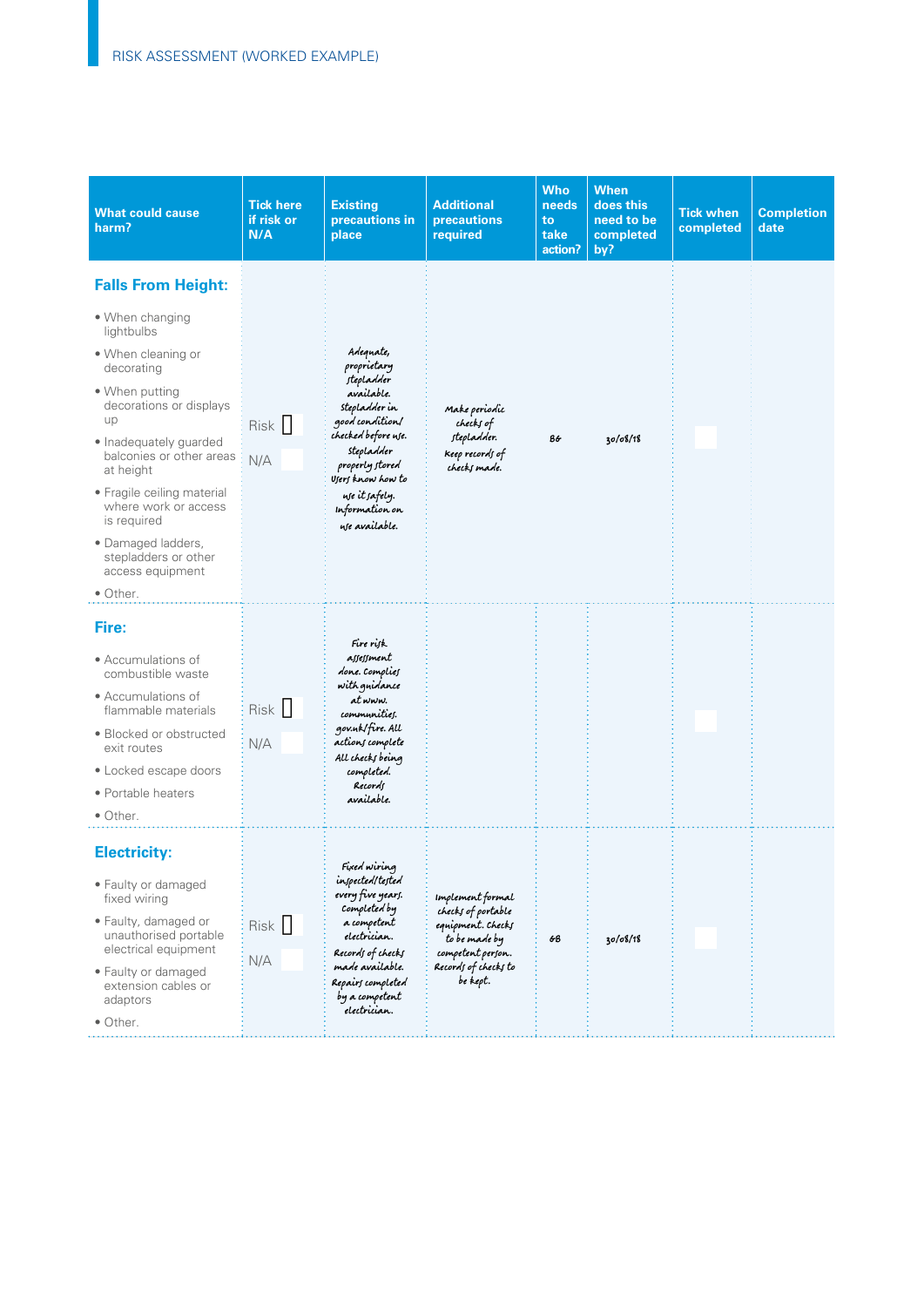| <b>What could cause</b><br>harm?                                                                                                                                                                                                                           | <b>Tick here</b><br>if risk or<br>N/A | <b>Existing</b><br>precautions in<br>place                                                                                                                                                  | <b>Additional</b><br>precautions<br>required                                                                                                                                                                                                                                         | <b>Who</b><br>needs<br>to<br>take<br>action? | <b>When</b><br>does this<br>need to be<br>completed<br>by? | <b>Tick when</b><br>completed | <b>Completion</b><br>date |
|------------------------------------------------------------------------------------------------------------------------------------------------------------------------------------------------------------------------------------------------------------|---------------------------------------|---------------------------------------------------------------------------------------------------------------------------------------------------------------------------------------------|--------------------------------------------------------------------------------------------------------------------------------------------------------------------------------------------------------------------------------------------------------------------------------------|----------------------------------------------|------------------------------------------------------------|-------------------------------|---------------------------|
| Gas:<br>• Defective or poorly<br>maintained gas boilers<br>or pipework<br>• Other.                                                                                                                                                                         | Risk  <br>N/A                         | Gas boiler is<br>checked/serviced<br>annually.<br>Completed by Gas<br>Safe engineer.<br>Records are<br>available. No<br>portable heaters<br>used.                                           |                                                                                                                                                                                                                                                                                      |                                              |                                                            |                               |                           |
| <b>Work Equipment:</b><br>• Defective or poorly<br>maintained power tools<br>(for example, vacuum<br>cleaners, floor polishers<br>$etc.$ )<br>• Defective or poorly<br>maintained hand tools<br>(for example, garden<br>shears, hammers, etc.)<br>• Other. | Risk  <br>N/A                         | Equipment seen is<br>in good order.                                                                                                                                                         | Implement<br>formal checks (see<br>electricity above).                                                                                                                                                                                                                               | 86                                           | 30/08/18                                                   |                               |                           |
| <b>Asbestos:</b><br>• In insulation, lagging or<br>fire protection<br>. In wall and roof linings<br>• In organ blowers<br>• In motor housings<br>• Other.                                                                                                  | Risk    <br>N/A                       |                                                                                                                                                                                             | Find out if there<br>is asbestos in the<br>church.<br>Make and keep an<br>np-to-date record<br>of this.<br>Assess the risk<br>from the material<br>Prepare a plan for<br>managing any<br>risk. Implement the<br>steps needed. Review<br>and monitor<br>arrangements put<br>in place. | 86                                           | 30/08/18                                                   |                               |                           |
| <b>Glazing:</b><br>• Non-safety glass in<br>doors, partitions or<br>floors<br>• Other.<br><b>Hazardous</b>                                                                                                                                                 | Risk   <br>N/A                        | Only howsehold                                                                                                                                                                              |                                                                                                                                                                                                                                                                                      |                                              |                                                            |                               |                           |
| <b>Substances:</b><br>• Cleaning products (for<br>example polish, drain<br>cleaner, etc.)<br>• Other.                                                                                                                                                      | Risk  <br>N/A                         | products used in<br>the church. User<br>knows how to use<br>products safely.<br>All products are<br>safely stored.                                                                          |                                                                                                                                                                                                                                                                                      |                                              |                                                            |                               |                           |
| <b>Manual Handling</b><br>(lifting or carrying):<br>• Bulky or unwieldy<br>furniture<br>• Heavy audio visual or<br>computer equipment<br>• General rubbish that<br>may include breakages<br>(for example, glass)<br>$\bullet$ Other.                       | Risk   <br>N/A                        | Trolleys available<br>to move heavy<br>objects.<br>Users know how to<br>use the equipment<br>safely. Equipment<br>is checked<br>periodically.<br>Records are kept<br>of the checks<br>made. |                                                                                                                                                                                                                                                                                      |                                              |                                                            |                               |                           |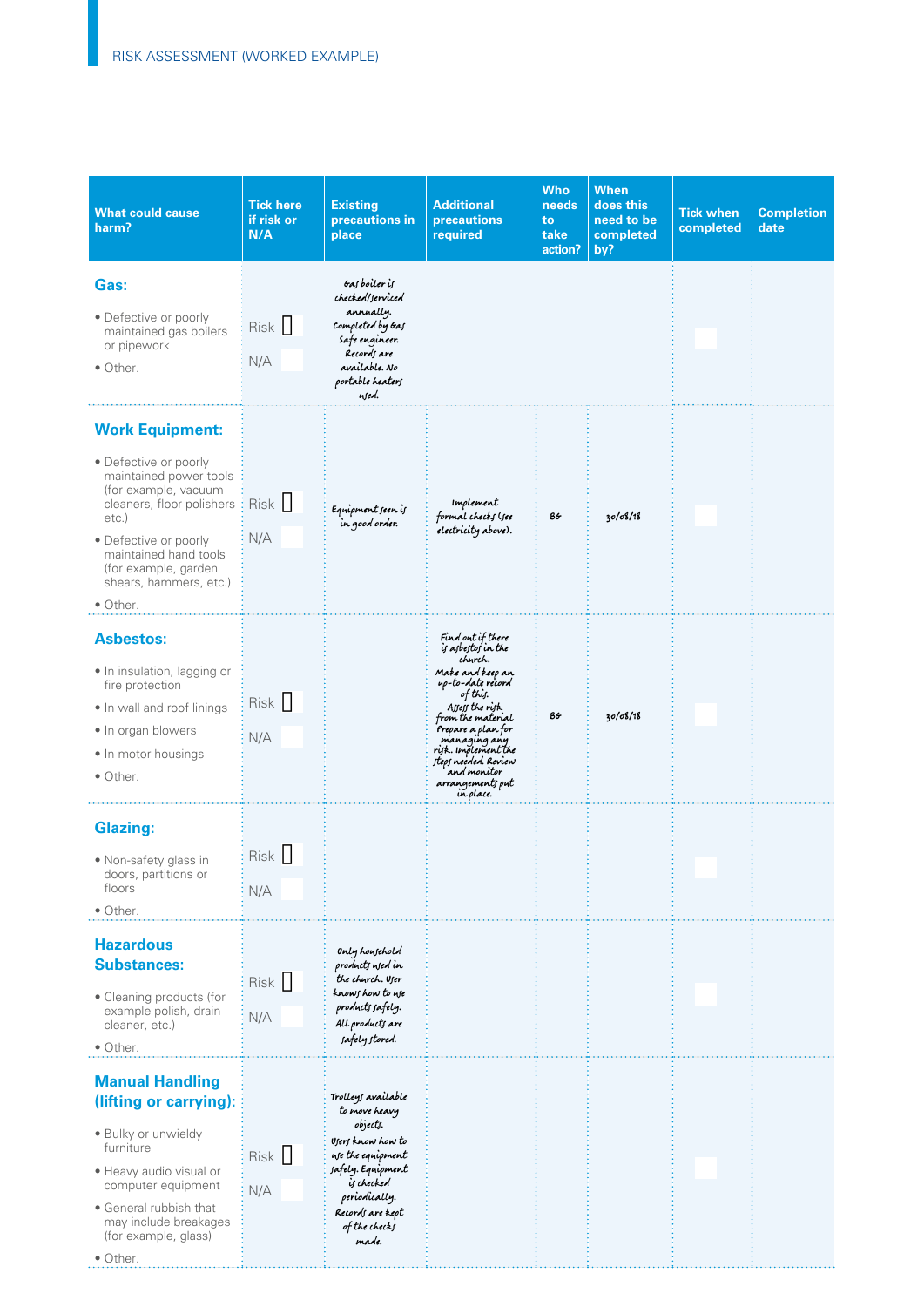| <b>What could cause</b><br>harm? | <b>Tick here</b><br>if risk or<br>N/A | <b>Existing</b><br>precautions in<br>place | <b>Additional</b><br>precautions<br>required | <b>Who</b><br>needs<br>to<br>take<br>action? | When<br>does this<br>need to be<br>completed<br>by? | <b>Tick when</b><br>completed | <b>Completion</b><br>date |
|----------------------------------|---------------------------------------|--------------------------------------------|----------------------------------------------|----------------------------------------------|-----------------------------------------------------|-------------------------------|---------------------------|
| Other:                           | <b>Risk</b><br>N/A                    |                                            |                                              |                                              |                                                     |                               |                           |
| Other:                           | Risk<br>N/A                           |                                            |                                              |                                              |                                                     |                               |                           |
| Other:                           | Risk<br>N/A                           |                                            |                                              |                                              |                                                     |                               |                           |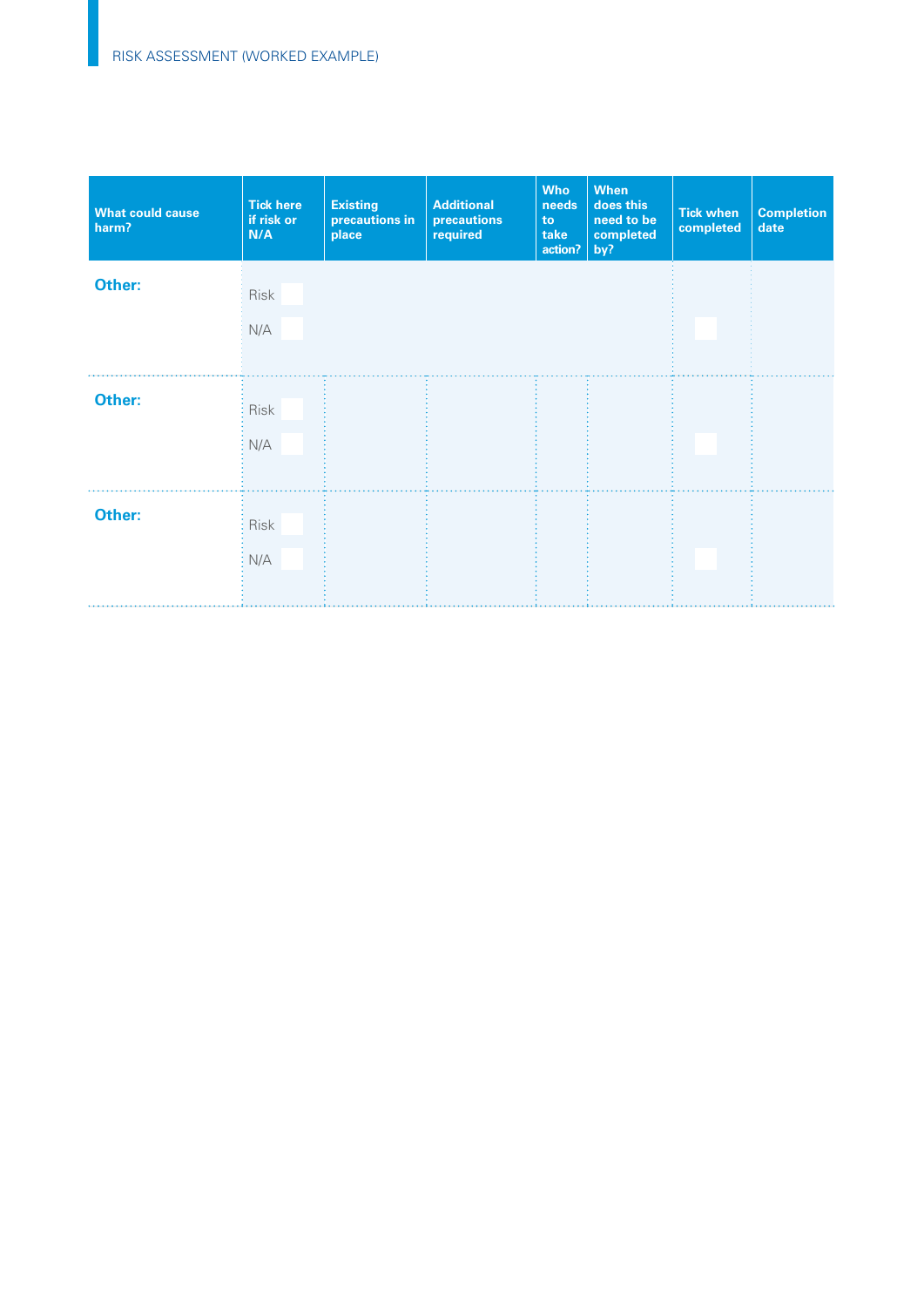### **Area assessed:**

**2.** Outside our church

## **Who might be harmed?:**

Outside areas of our church (for example, roofs and other high levels, outbuildings, grounds, car park, etc.).

Members of the church, employees, volunteers, visitors, Ministers, in fact anyone visiting the church.

| <b>What could cause</b><br>harm?                                                                                                                                                                                                                                                                                                           | <b>Tick here</b><br>if risk or<br>N/A | <b>Existing</b><br>precautions in<br>place                                                                                                                                            | <b>Additional</b><br>precautions<br>required                                  | <b>Who</b><br>needs<br>to<br>take<br>action? | <b>When</b><br>does this<br>need to be<br>completed<br>by? | <b>Tick when</b><br>completed | <b>Completion</b><br>date |
|--------------------------------------------------------------------------------------------------------------------------------------------------------------------------------------------------------------------------------------------------------------------------------------------------------------------------------------------|---------------------------------------|---------------------------------------------------------------------------------------------------------------------------------------------------------------------------------------|-------------------------------------------------------------------------------|----------------------------------------------|------------------------------------------------------------|-------------------------------|---------------------------|
| <b>Trips:</b><br>• Uneven footpaths<br>• Damaged paving<br>stones and slabs<br>• Worn damaged or<br>uneven steps<br>• Kerbs, ledger stones<br>causing obstruction<br>• Protruding tree roots<br>and undergrowth<br>• Poor lighting<br>• Missing or defective<br>handrails                                                                  | Risk   <br>N/A                        | Footpaths in good<br>condition.<br>No obstructions<br>noted. Steps in<br>good condition.<br>Handrail<br>provided<br>on steps.<br>All grassed areas<br>are mown on a<br>regular basis. | Lighting defective,<br>bulb to be replaced.<br>Inspect paths<br>periodically. | BG                                           | 30/08/18                                                   |                               |                           |
| • Other.<br><b>Slips:</b><br>• Poor drainage of<br>footpaths<br>• Growth of algae or<br>moss<br>• Accumulations of<br>wet leaves or loose<br>materials<br>• Inadequate precautions<br>for adverse weather<br>(for example snow, ice,<br>$etc.$ )<br>• Walk-in contaminant<br>from adverse weather<br>(for example mud,<br>rainwater, etc.) | Risk  <br>N/A                         | All drainage<br>gullies are clear.<br>Gritting<br>materials<br>available.                                                                                                             | Keep records of<br>checks made.<br>Inspect paths<br>periodically.             | B6                                           | 30/08/18                                                   |                               |                           |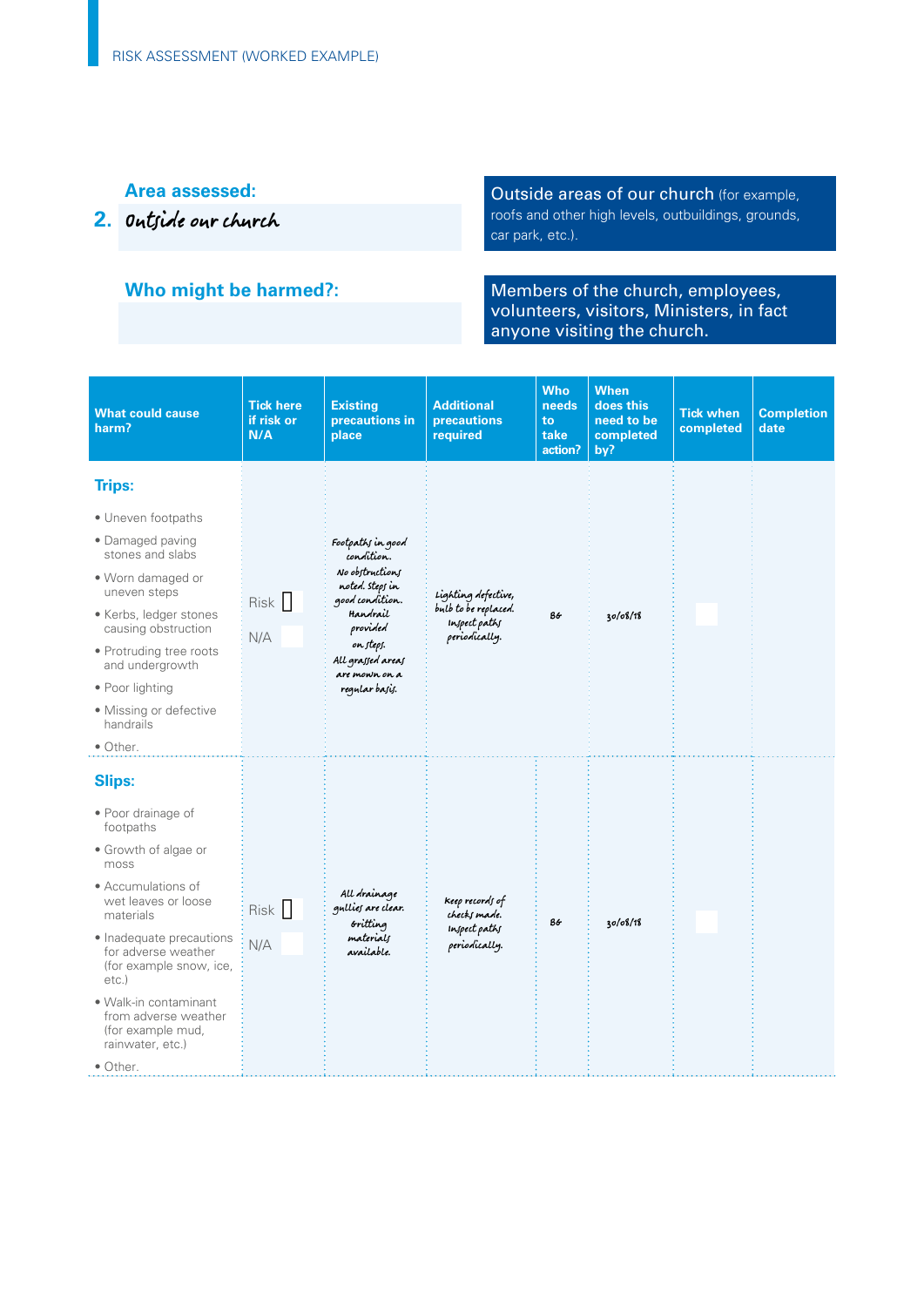| <b>What could cause</b><br>harm?                                                                                                                                                                                                                                                                                                                                                                                                               | <b>Tick here</b><br>if risk or<br>N/A | <b>Existing</b><br>precautions in<br>place                                                                                                                                                                                         | <b>Additional</b><br>precautions<br>required                                                                                                 | <b>Who</b><br>needs<br>to<br>take<br>action? | <b>When</b><br>does this<br>need to be<br>completed<br>by? | <b>Tick when</b><br>completed | <b>Completion</b><br>date |
|------------------------------------------------------------------------------------------------------------------------------------------------------------------------------------------------------------------------------------------------------------------------------------------------------------------------------------------------------------------------------------------------------------------------------------------------|---------------------------------------|------------------------------------------------------------------------------------------------------------------------------------------------------------------------------------------------------------------------------------|----------------------------------------------------------------------------------------------------------------------------------------------|----------------------------------------------|------------------------------------------------------------|-------------------------------|---------------------------|
| <b>Falls From Height:</b><br>• Access requiring the<br>use of ladders, hatches,<br>sloping roofs, etc.<br>• Restricted access<br>widths around spires<br>• Inadequate protection<br>afforded by parapets<br>• Unprotected roof lights<br>or other fragile roofing<br>material<br>· Damaged ladders,<br>stepladders or access<br>equipment<br>• Inadequate temporary<br>edge protection (such<br>as, guard rails and toe<br>boards)<br>• Other. | Risk I<br>N/A                         | Adequate,<br>proprietary<br>stepladder<br>available.<br>stepladder in<br>good condition/<br>checked before<br>use. stepladder<br>properly stored.<br>Users know how to<br>we it safely.<br><b>Information</b> on<br>use available. | Make periodic<br>checks<br>of stepladder.<br>Keep records of<br>checks made.                                                                 | 86                                           | 30/08/18                                                   |                               |                           |
| Trees:<br>• Damaged or displaced<br>trees<br>• Protruding tree roots<br>• Diseased trees<br>• Other.                                                                                                                                                                                                                                                                                                                                           | Risk  <br>N/A                         | All trees inspected.<br>No defects noted<br>Records are<br>available.                                                                                                                                                              |                                                                                                                                              |                                              |                                                            |                               |                           |
| <b>Car Park:</b><br>• Entrance and exits not<br>clearly marked<br>$\bullet$ Poor lighting<br>• Potholes<br>• Other.                                                                                                                                                                                                                                                                                                                            | Risk   <br>N/A                        | Entrance to car<br>park is clearly<br>marked. Lighting<br>is provided and<br>in working order.<br>Lighting is<br>inspected<br>annually.<br>Records of<br>checks made are<br>available.                                             | Make provision for<br>dealing with ice/<br>snow.                                                                                             | ВG                                           | 30/08/18                                                   |                               |                           |
| <b>Electricity:</b><br>• Faulty or damaged<br>fixed wiring<br>• Faulty, damaged or<br>unauthorised portable<br>electrical equipment<br>• Faulty or damaged<br>extension cables or<br>adaptors<br>• Other.                                                                                                                                                                                                                                      | Risk  <br>N/A                         |                                                                                                                                                                                                                                    | <b>Implement</b> formal<br>checks of portable<br>equipment. Checks<br>to be made by<br>competent person.<br>Records of checks<br>to be kept. | ВG                                           | 30/08/18                                                   |                               |                           |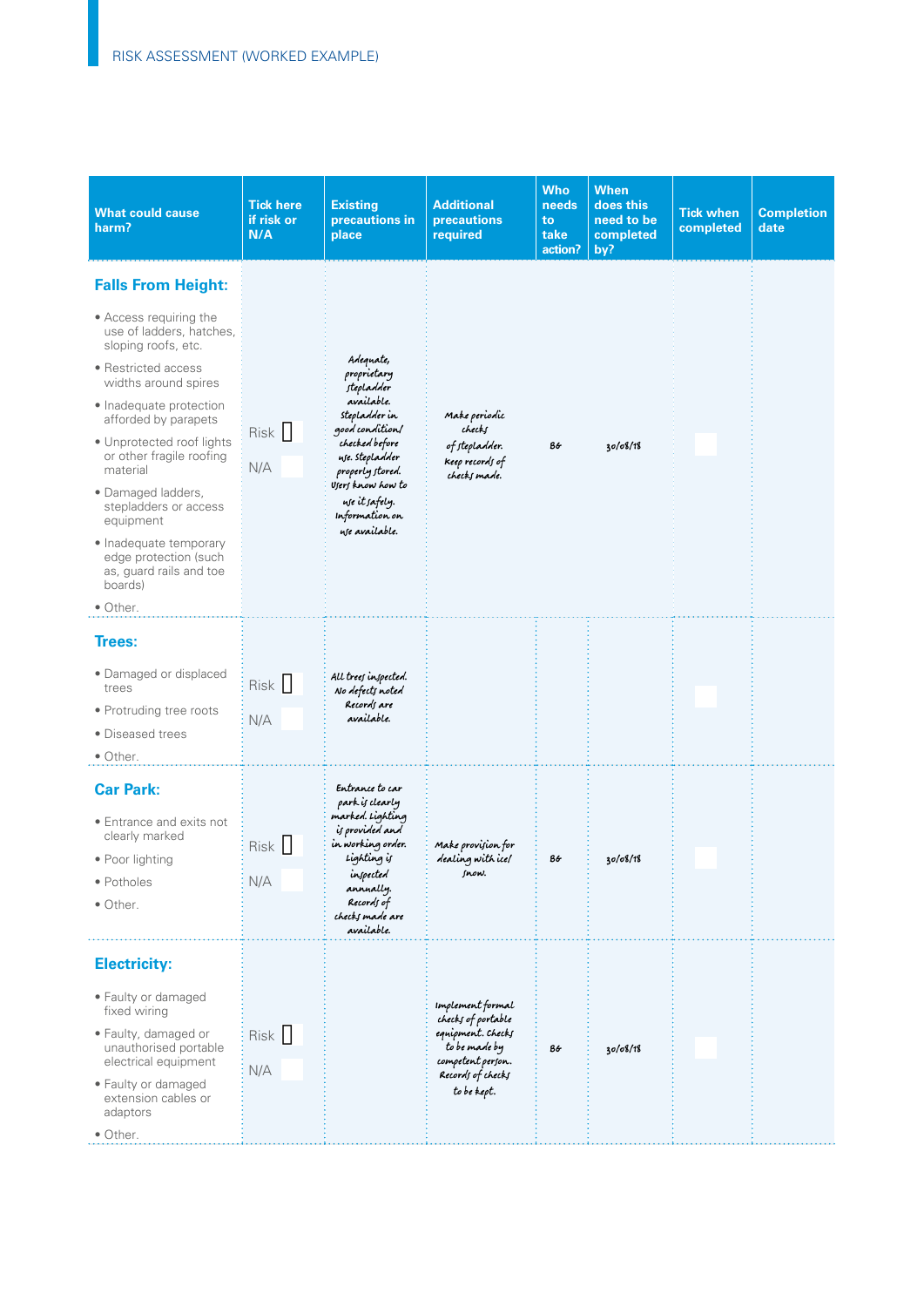| <b>What could cause</b><br>harm?                                                                                                                                                                                                              | <b>Tick here</b><br>if risk or<br>N/A | <b>Existing</b><br>precautions in<br>place                                                                                                 | <b>Additional</b><br><b>precautions</b><br>required | <b>Who</b><br>needs<br>to take<br>action? | <b>When</b><br>does this<br>need to be<br>completed<br>by? | <b>Tick when</b><br>completed | <b>Completion</b><br>date |
|-----------------------------------------------------------------------------------------------------------------------------------------------------------------------------------------------------------------------------------------------|---------------------------------------|--------------------------------------------------------------------------------------------------------------------------------------------|-----------------------------------------------------|-------------------------------------------|------------------------------------------------------------|-------------------------------|---------------------------|
| Gas:                                                                                                                                                                                                                                          |                                       |                                                                                                                                            |                                                     |                                           |                                                            |                               |                           |
| · Liquefied petroleum<br>gas (LPG) bottles<br>incorrectly sited                                                                                                                                                                               | Risk I                                | No LPG is wed at<br>the church.                                                                                                            |                                                     |                                           |                                                            |                               |                           |
| • Pipework damaged<br>• Other.                                                                                                                                                                                                                | N/A                                   |                                                                                                                                            |                                                     |                                           |                                                            |                               |                           |
| <b>Work Equipment:</b><br>• Defective or poorly<br>maintained power<br>tools (for example,<br>lawnmowers,<br>strimmers, etc.)<br>• Defective or poorly<br>maintained hand tools<br>(for example, garden<br>shears, hammers, etc.)<br>• Other. | Risk   <br>N/A                        | No garden<br>machinery is<br>provided for use.                                                                                             |                                                     |                                           |                                                            |                               |                           |
| <b>Hazardous</b><br><b>Substances:</b><br>• Maintenance products<br>(for example, petrol,<br>liquefied petroleum<br>gas, etc.),<br>· Horticultural products<br>(for example,<br>pesticides, weedkillers,<br>fertilisers, etc.)<br>• Other.    | Risk  <br>N/A                         | Only howehold<br>horticultural<br>products are used.<br>Users know how<br>to use products<br>safely.<br>All products<br>are safely stored. |                                                     |                                           |                                                            |                               |                           |